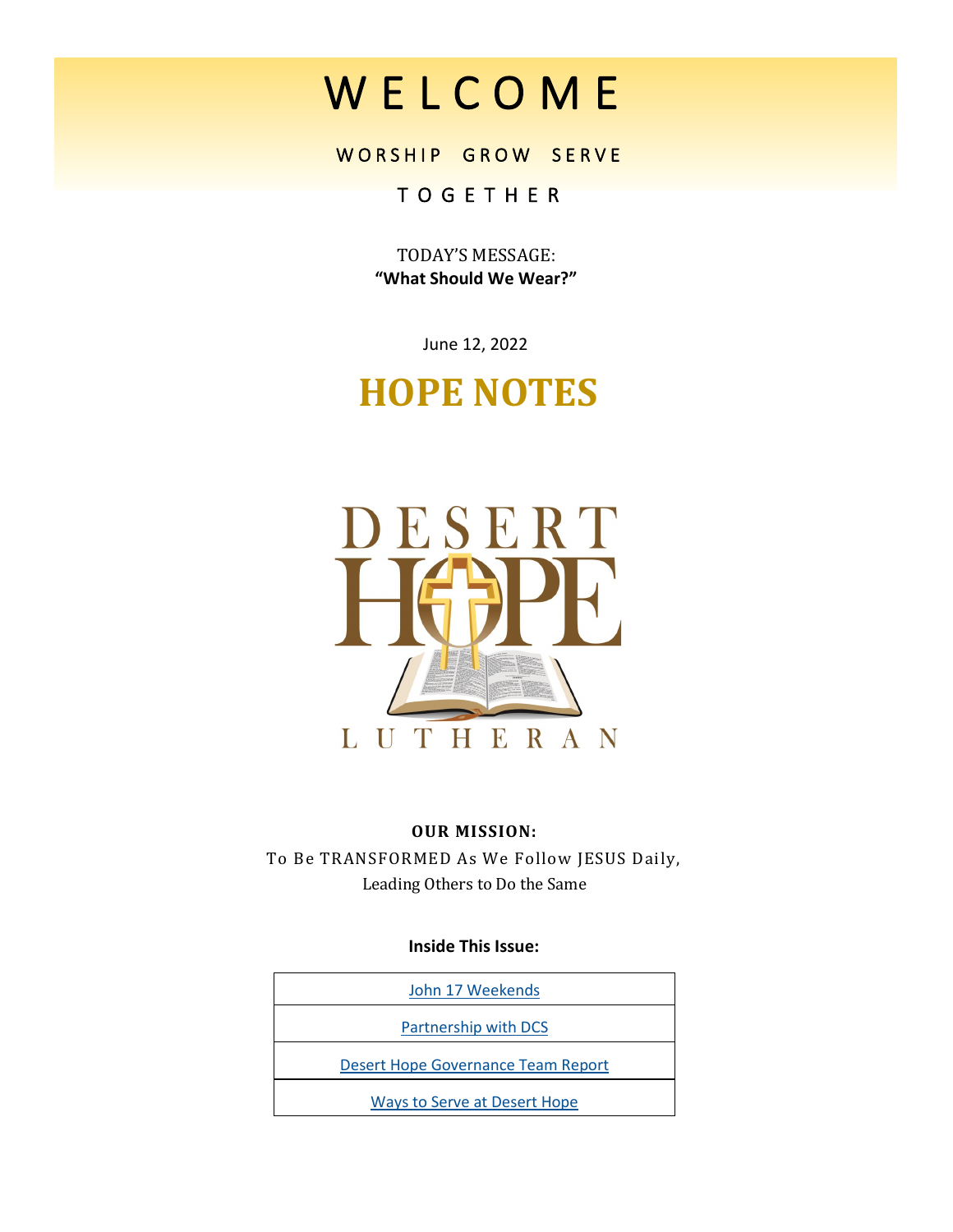

**Sunday, June 12, 9:30am**

| Prelude                                                              |                                              |                    |  |
|----------------------------------------------------------------------|----------------------------------------------|--------------------|--|
| <b>Call To Worship</b>                                               |                                              | Dr. Greg Silverman |  |
| Song                                                                 | <b>Glorious Day</b>                          |                    |  |
| <b>Welcome and Announcements</b>                                     |                                              |                    |  |
| <b>Confession and Forgiveness</b>                                    |                                              | <b>Jim Kress</b>   |  |
| Song                                                                 | <b>Praise and Thanksgiving</b>               |                    |  |
| <b>Kids Talk</b><br>Sunday School, K-5th grade, after in Youth Room  | <b>David Towne</b>                           |                    |  |
| <b>Scripture Readings (NIV)</b>                                      | <b>Joshua 24:15</b><br>Colossians 3:12-17    |                    |  |
| <b>Gospel Reading (NIV)</b>                                          | John 15:12-17                                |                    |  |
| Sermon                                                               | "What Should We Wear?"<br><b>David Towne</b> |                    |  |
| Song                                                                 | You Are Holy (As For Me And My House)        |                    |  |
| <b>Prayers of the People</b><br>Church of the Week: The Oasis Church |                                              |                    |  |
| <b>Apostles' Creed</b>                                               |                                              |                    |  |
| <b>Offertory Song</b>                                                | Worthy Of It All                             |                    |  |
| <b>Holy Communion</b>                                                |                                              |                    |  |
| Song                                                                 | Love Divine, All Loves Excelling             |                    |  |
| <b>Communion Blessing</b>                                            |                                              |                    |  |
| Song                                                                 | There's Nothing That Our God Can't Do        |                    |  |
| <b>Benediction</b>                                                   |                                              |                    |  |
| Postlude                                                             |                                              |                    |  |

**Reader:** Dewayne Vorderbruggen **Communion Assistants:** Paula Knauss, Dave Strong & Linda Kress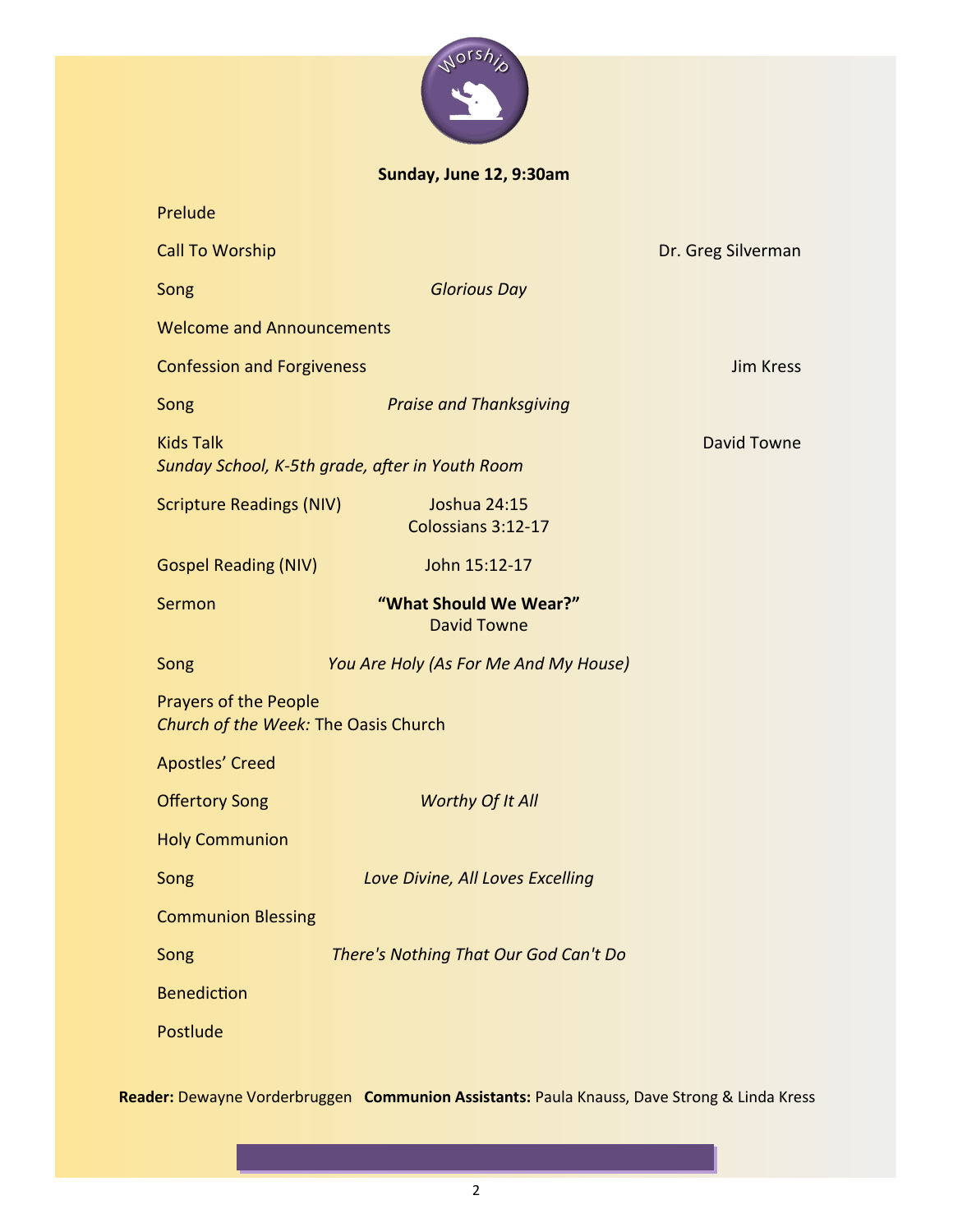

#### **WORSHIP AT DESERT HOPE**

<span id="page-2-0"></span>Worship in-person is on Sunday at 9:30am. *Masks are optional at Desert Hope.*

The service will be live streamed, [https://www.youtube.com/user/DesertHopeTucson.](https://www.youtube.com/user/DesertHopeTucson)

Communion will be at the altar. The ushers will direct you. You will be given a wafer and an individual cup of wine or white grape juice. *Pre-packaged communion kits are available for those who want to take Communion at their seat.*

Sunday School is at 9:30am. The Nursery is not staffed but is available to parents as a Cry Room.

#### **PARTNERSHIP WITH DEPARTMENT OF CHILD SAFETY**

Department of Child Safety (DCS) has reached out to the Christian churches for help in times of need. Desert Hope has entered into a partnership with DCS to provide gift cards to fast food restaurants, Target or Walmart. These gift cards are extremely valuable in helping them help families in crisis. There is a box in the Narthex to receive gift cards for DCS. For more information contact Pauline Machiche, 520-444-4371, or *pmachiche@gmail.com.*

#### **WAYS TO SERVE AT DESERT HOPE**

- **Mission Center Hosts**: This involves being at the host desk in the church office from 9am to 12pm. Leader: Linda Kress, 520-721-7181 or *lakress@cox.net.*
- **Communion Assistants**: This involves serving communion wafers or wine during Sunday Worship. Leader: Barb Kuehn, 520-344-7825 or *barbkuehn@yahoo.com*.
- **Ushers:** This involves directing congregation during Sunday worship. Leader: Joy Karr, 520-722-9134 or *secretary@deserthope.org*.
- **Altar Prayers:** This involves **r**eceiving prayer requests on Sundays and praying at the altar. Leader: Judy Strong, 520-760-3075 or *judy3strong@msn.com*.
- **Altar Team:** This involves setting up the altar for communion and clean-up. Leader: Barb Kuehn, 520-344-7825 or *barbkuehn@yahoo.com*.

Prayerfully consider how you might serve in any of these areas and contact the leader or signup on [CCB.](https://deserthope.ccbchurch.com/goto/login)

#### **MONETARY SUPPORT**

Your continued monetary support is essential to the mission we share at Desert Hope. Currently we have options for making online contributions through bill pay, Zelle or the Desert Hope website, *[deserthope.org.](http://www.deserthope.org)* You can also mail contributions to: Desert Hope, 7474 E Speedway, Tucson, AZ 85710.

*Please Note: When writing a check only use a blue or black pen so it can be read by the scanner.*

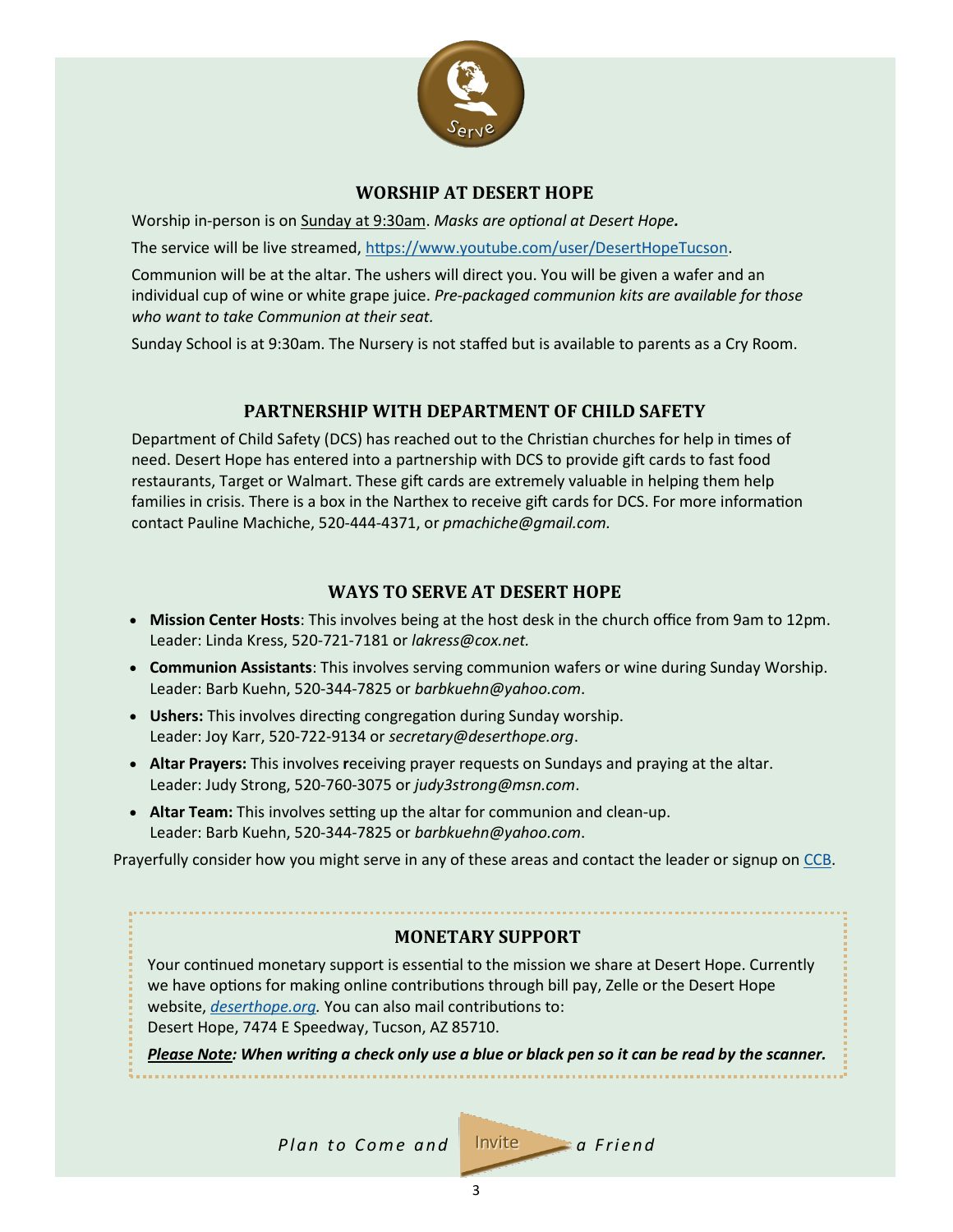#### <span id="page-3-0"></span>**BIBLE READING PLAN**

Scripture In my Bible, I read... **Observation** This is what I noticed... Application How it looks in my life... *Prayer* My prayer regarding it...

**WEEKLY BIBLE READINGS Week of June 12** Sun, Jun 12 Proverbs 8:1-4, 22-31; Psalm 8, Romans 5:1-5;

John 16:12-15 Mon, Jun 13 Psalm 124; Proverbs 7:1-4; Ephesians 4:7-16 Tue, Jun 14 Psalm 124; Proverbs 8:4-21; Ephesians 5:15-20

Wed, Jun 15 Psalm 124; Daniel 1:1-21; Luke 1:46b-55 Thu, Jun  $16$  Psalm 42 and 43; Genesis  $24:1-21$ ; Romans 2:17-29 Fri, Jun 17 Psalm 42 & 43; Job 6:14-30; Galatians 3:15-22 Sat, Jun 18 Psalm 42 & 43; Proverbs 11:3-13; Matthew 9:27-34

**Bookmarks for May – July are available in the Narthex.**

#### **SUMMER STUDY GROUPS**

The following groups will continue meeting during the summer. If you are interested in joining one of these groups, contact the person listed below for that group.

- **Women of the Word (WOW) Bible Study**, via Zoom, Tuesdays at 9am. Discussion on SOAPing. Contact: Brenda McDowell, 520-444-0535 or *bmcdowe@comcast.net.*
- **Thursday Women's Bible Study**, Hope Center and via Zoom, Thursdays at 12:30pm. *What Love Is, The Letters of 1, 2, 3 John* by Kelly Minter. Contact: Amy Martin, 520-591-9771.
- **Friday Morning Women's Bible Study**, Hope Center, Fridays at 9:30am. *God Came Near* by Max Lucado. Contact: Wanda Johnson, 520-546-7934.

#### **DESERT HOPE WEBPAGE**

On Desert Hope's webpage, *<deserthope.org>*, you can:

- *view a sermon*
- *read Hope Notes*
- *read issues of Desert Scrolls*
- $\Diamond$  *give online*
- *see daily SOAP Bible readings*
- *leave a prayer request*
- *and much more*





#### **JOHN 17 WEEKENDS**

J17 Ministries exists to encourage strategic and prioritized alignment with what Jesus believed was of primary importance.

John 17 Weekends are 72 hour spiritual renewal weekends that are denominationally and ethnically diverse. Over 80 Tucson churches have participated.

> St. Andrew's Presbyterian Church 7650 N Paseo Del Norte

- **Men's Weekend** Thursday, June 30—Sunday, July 3
- **Women's Weekend** Thursday, July 7—Sunday, July 10

Contact: Judy or Dave Strong, 520-760-3075.

To register: [https://j17ministries.org/programs.](https://j17ministries.org/programs)

#### **DESERT HOPE GOVERNANCE TEAM REPORT**

The Desert Hope Governance Team Status Report was sent via email from CCB and a copy was also attached to the email with last week's Hope Notes. Printed copies of the report are available in the Narthex.

If you have questions about this report, please contact a member of the team.

Terry Bredehoft, DHLC Governance Team Leader Members: Bob Black, Kris Hubbard, Dan Knauss, Keith Kuehn, Cathy Skow

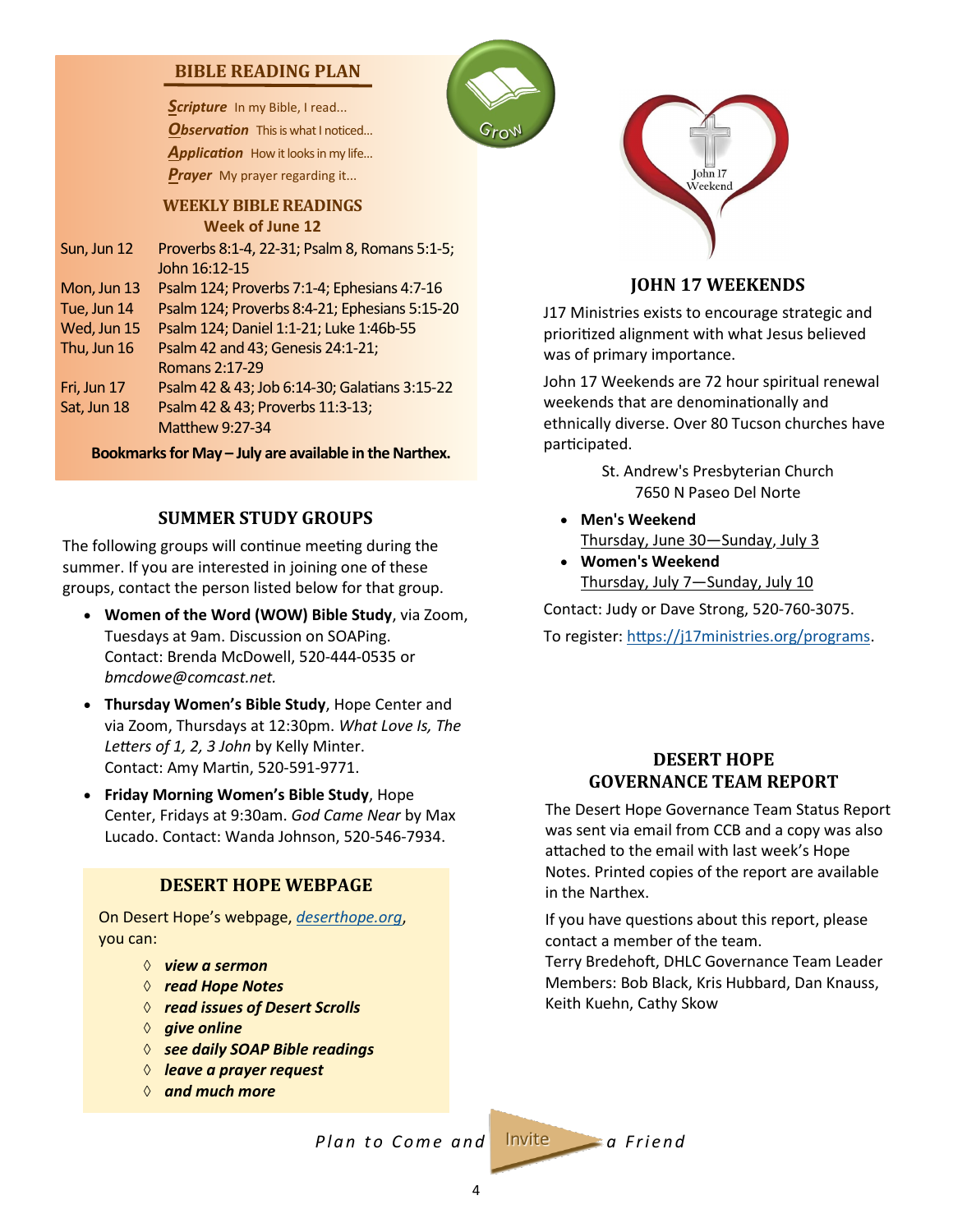## **HOLY COMMUNION:**

We share communion every Sunday to provide an opportunity to receive Christ anew in this Holy Sacrament. All who trust in Jesus for eternal life are welcome to participate.

If you are worshipping in-person the ushers will direct you. You will be given a wafer and an individual cup of wine or white grape juice. Pre-packaged communion kits are available for those who want to take Communion at their seat.

If you are worshipping at home, gather wine or grape juice and bread and take communion during the same time.

### **PRAYER REQUESTS:**

#### **Daily Prayer**

• Please pray with us at lunch time each day for spiritual renewal churchwide and wisdom for our leadership. **Health and Healing**

- Pat Hyland who is in rehab.
- Bob Meier who is hospitalized with heart issues, eminent stroke and COVID.

#### **Comfort and Peace**

- For the family and friends of Peggy Drum, mother of Pastor Dave Drum, who passed away.
- For the family and friends of Ruth Mathews who passed away.

#### **Protection, Wisdom and Guidance**

- For the leaders of our country and all world leaders.
- For the people of Ukraine.
- For military and their families on alert or deployed.

#### **Direction and Blessing**

- For the Desert Hope Leadership Council: Margo Caylor, Pastor Dave Drum, Paula Erdos, Delna Falk, Kris Hubbard, Joanna Jongsma, Dan Knauss, Jim Kress, Keith Kuehn, Judy Martin, LeeAnn Sample, Patti Thibaut, Scott Wooster.
- For the Desert Hope Governance Team: Terry Bredehoft, Bob Black, Kris Hubbard, Dan Knauss,
- Keith Kuehn, Cathy Skow.

#### **Long Term & Military Prayer Lists are available at the Prayer Table or by request. The Prayer Team prays for all on these lists each week.**

Prayer requests can be submitted at *[www.deserthope.org](http://www.deserthope.org)* or by calling the church office, 520-722-9134. Please make sure you have permission for prayers printed in the bulletin.

#### **Memorial Service**

Memorial for Peggy Drum, Pastor Dave Drum's mother, at Desert Hope Monday, June 27 at 11am

All are invited to attend. A light lunch will be served afterwards.

#### **The Transition Prayer**

Thank you for the blessings you have showered upon Desert Hope; You accomplish through us far more than we can imagine. During this time of pastoral transition, help us put our complete trust in You. Inspire the pastor you choose to serve with us; may Your call be received with an open joyful heart. Equip each of us for Desert Hope's next chapter; open our hearts and minds to humbly accept Your will. Continue transforming us as we follow Jesus daily, inviting families of this and future generations to join us. We pray this in Jesus' name. Amen.

**Scriptures for Next Sunday (NIV):** [Psalm 133; Ephesians 4:1](https://www.biblegateway.com/passage/?search=Psalm+133%3B+Ephesians+4%3A1-7%3B+Luke+15%3A25-31&version=NIV)-7; Luke 15:25-31